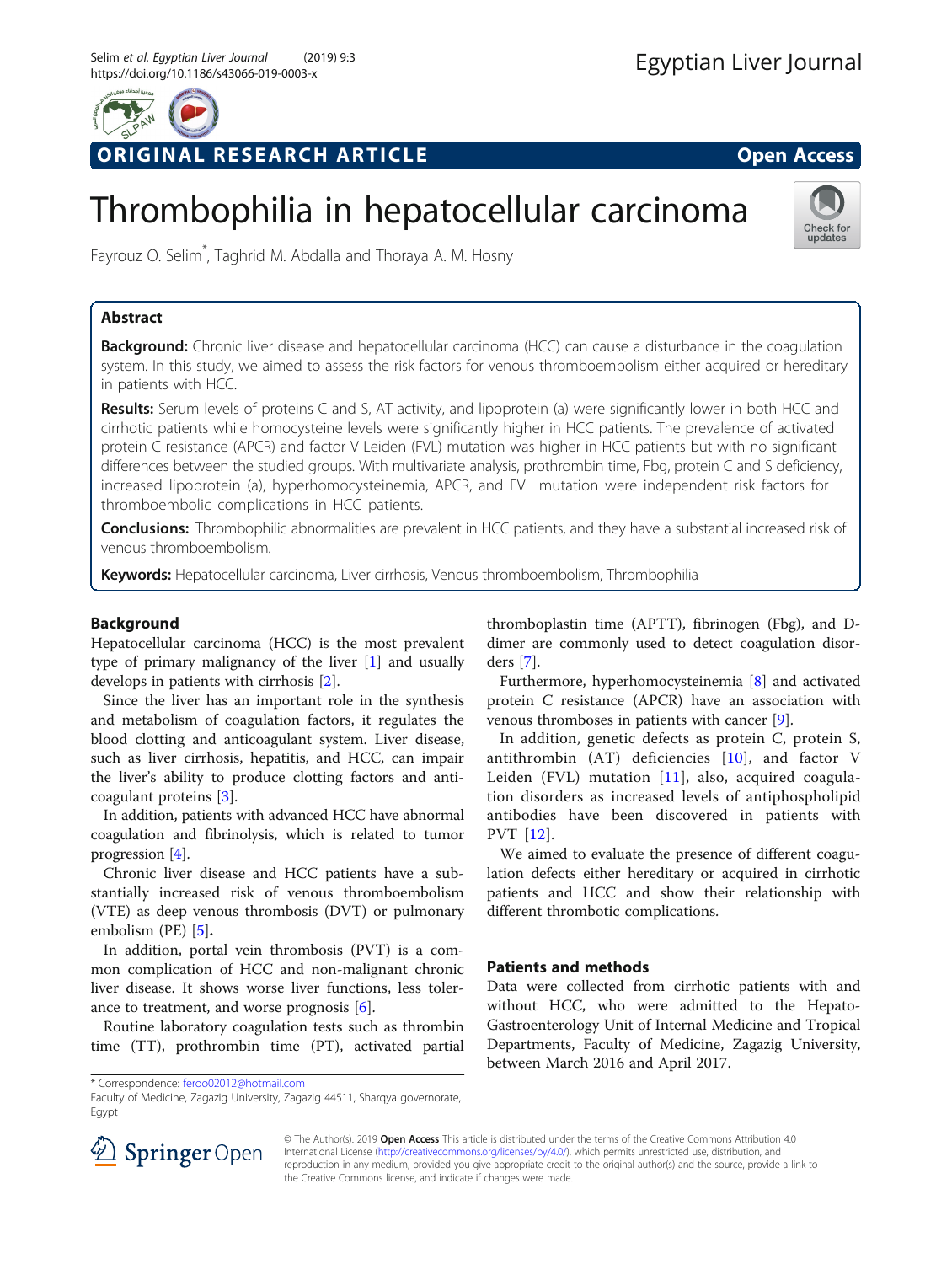## Selection of cases

In this cross-sectional study, a total number of 140 patients with liver cirrhosis and HCC and 45 healthy volunteers were included. The sample size is calculated by using Epi-Info version 7. The study samples were systematically and randomly selected. The studied groups were matched for age and sex.

Our cases were divided into three groups as follows:

Control group: It included 45 apparently healthy volunteers, 23 males and 22 females, matched for age and gender.

Cirrhotic group: It included 70 cirrhotic patients without HCC, 40 males and 30 females. Liver cirrhosis was confirmed by biochemical and imaging findings. In addition, cirrhotic patients were classified according to Child-Pugh's score.

HCC group: It included 70 cirrhotic patients with HCC, 42 males and 28 females. HCC diagnosis was confirmed by serum AFP level  $\geq 400$  ng/ml with a hepatic space-occupying lesion, which is diagnosed by triphasic CT or MRI.

## Exclusion criteria

We excluded the following:

- 1. Patients on procoagulant or anticoagulant therapy or have blood transfusions within 1 month of starting the study
- 2. Patients treated with anti-tumor treatment drugs or surgery
- 3. Patients with venous thromboembolism, pulmonary embolism, or disseminated intravascular coagulation, which can influence plasma coagulation levels within 1 month of study
- 4. Patients suffering from hematological malignancies, cancer, chronic inflammatory diseases, and apparent portal vein invasion by the tumor
- 5. Smokers and alcoholics

## Ethics approval and consent to participate

Approvals for performing the study were obtained from Internal Medicine, Tropical Medicine, and Clinical Pathology Departments, Zagazig University Hospitals, after taking Institutional Review Board (IRB) approval. Written informed consent was taken from the patients or their relatives if patients were severely ill to participate in this study.

## Methods

All participants subjected to a detailed history taking and clinical examination, and routine laboratory tests such as complete blood count, liver and kidney function tests, PT, PC, INR, APTT, TT, Fbg, blood sugar, and viral markers.

The following are the specific laboratory tests:

- The serum  $\alpha$ -fetoprotein levels were measured by Cobas electrochemiluminescence.
- Proteins C and S, antithrombin (AT) activity, and lipoprotein (a) were determined by ELISA.
- Activated protein C resistance (APCR) was measured by recording the activated partial thromboplastin time (APTT) in the absence and presence of APC.
- Plasma total homocysteine was measured by the IMX homocysteine assay.
- Molecular analysis of FVL mutation, using factor V gene mutation assay by genomic DNA isolation from EDTA blood and polymerase chain reaction.

The following are the investigations of thromboembolic complications:

- DVT was diagnosed by Doppler ultrasound [[13](#page-5-0)].<br>• PE was confirmed by either computerized
- PE was confirmed by either computerized tomography (CT) of the chest or ventilationperfusion scan [[13\]](#page-5-0).
- PVT was diagnosed by either Doppler ultrasound, CT, or MRI [[14](#page-5-0)].

## Statistical analysis

Variables were computerized and analyzed using SPSS version 19 (IBM Corporation, USA). Continuous variables were expressed as the mean ± standard deviation (SD) for normally distributed data or median and interquartile range (IQR) for non-normally distributed data. Mann-Whitney *U* test was used for non-parametric distribution. For comparisons of quantitative variables among the three groups, one-way ANOVA was used if the data was parametric, while the Kruskal-Wallis  $H$  (KW) test was used if the data was non-parametric. Post-hoc Fisher's least significant difference (LSD) tests were used if significant differences were found between the three groups. Chi-square test  $(\chi^2)$  was used for comparison between qualitative variables in different groups. P value  $> 0.05$  indicates non-significant results. P value < 0.05 indicated significant results. Linear regression analysis served to assess the impact of thrombophilic parameters as predictors of thrombotic complications by both univariate and multivariate models.

## Results

With regard to the etiologies of chronic liver disease or Child-Pugh's scores, there was no difference between HCC and cirrhotic patients. The mean values of MELD scores were significantly higher in HCC patients compared to cirrhotic patients. Serum AFP levels were statistically significantly increased in patients with HCC compared to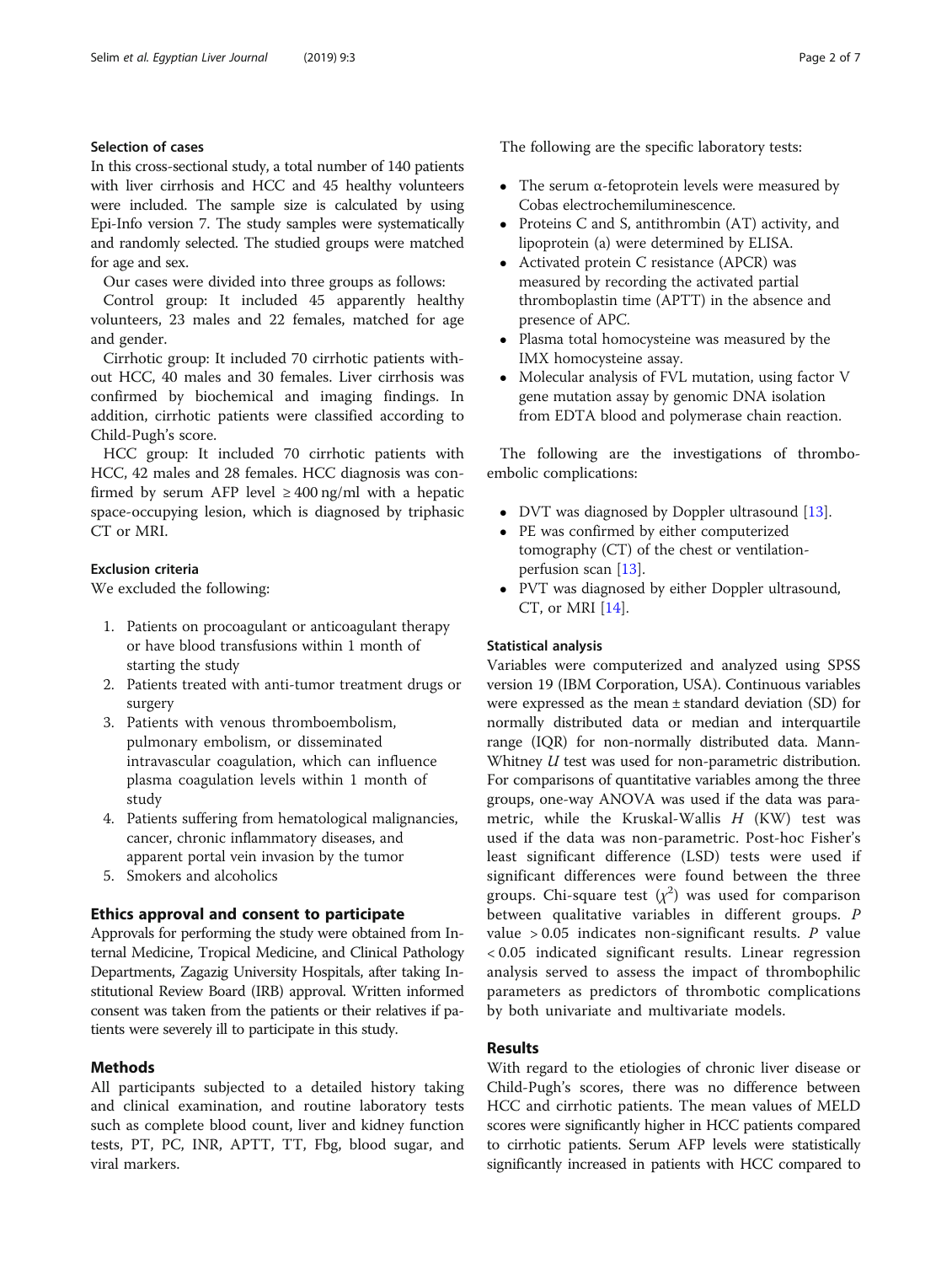other groups. The majority of cirrhotic and HCC patients were child C but without significant difference Table 1.

Prothrombin time was significantly higher, while prothrombin concentration was significantly lower in HCC and cirrhotic patients compared to the control group.

TT, APTT and Fbg levels were significantly higher in HCC patients when compared with the control and cirrhotic groups. The serum levels of proteins C and S, antithrombin, and lipoprotein (a) were significantly lower in both HCC and cirrhotic patients in comparison with controls. While in patients with HCC, serum homocysteine levels were significantly higher when compared to cirrhotic patients and controls Table [2.](#page-3-0)

The prevalence of APCR and FVL mutation was higher in HCC patients, but without significant differences between the groups.

Univariate analysis of various thrombophilic parameters in HCC showed that prothrombin time, Fbg, protein C and S deficiency, antithrombin deficiency, increased lipoprotein (a), hyperhomocysteinemia, APCR, and FVL mutation were significantly associated with the development of thrombotic complications in HCC patients. With further multivariate analysis, prothrombin time, Fbg, protein C and S deficiency, increased lipoprotein (a), hyperhomocysteinemia, APCR, and FVL mutation were independent risk factors for thromboembolic complications in HCC patients Table [3.](#page-4-0)

In-between 14 cases with thromboembolic complications in HCC, 8 of them (57.1%) had at least 1 thrombophilic parameter. Seven out of 8 cases with thromboembolic complications had more than 1 risk factor of thrombosis. We had 8 cases with PVT (57.1%), 4 cases with PE (28.5%), and 2 cases with DVT (14.3%) Table [4.](#page-4-0)

## **Discussion**

VTE is a common complication in patients with malignant disease and can be the earliest signs of an underlying malignancy [\[15\]](#page-5-0).

Hypercoagulable state occurs in the malignancy due to the ability of tumor cells to activate the coagulation system [[16](#page-5-0)].

Within the liver, hepatocytes are involved in the synthesis of many coagulation factors that can be significantly decreased in patients with liver disease as HCC [[17\]](#page-5-0).

In addition, tumor cells produce several procoagulant factors and proinflammatory cytokines such as tissue factor (TF), tumor necrosis factor (TNF- $\alpha$ ), cancer procoagulant (CP), vascular endothelial growth factor (VEGF), and interleukin-1β (IL-1β) which support tumor metastasis and invasion [\[18\]](#page-5-0).

TNF-α, IL-1β, and VEGF reduce activation of the protein C system which is one of the endogenous anticoagulant systems [[19\]](#page-5-0).

Table 1 Demographic data and parameters of the studied groups

Values are expressed as the mean ± standard deviation (SD) while values of MELD score and AFP are given as the median and interquartile range (IQR) Significant difference (P value < 0.05)

χ<sup>2</sup> chi-square test, P1 control group vs cirrhotic patients, P2 control group vs HCC patients, P3 cirrhotic patients vs HCC patients, MELD model for end-stage liver<br>disease, 4FP α-fetoprotein disease, AFP <sup>α</sup>-fetoprotein

\*ANOVA test

\*\*Mann-Whitney U test

\*\*\*Kruskal-Wallis test

| Variables                     | Control group   | Cirrhotic patients | HCC patients     | $P$ value       | Post hoc analysis                       |
|-------------------------------|-----------------|--------------------|------------------|-----------------|-----------------------------------------|
| Number                        | 45              | 70                 | 70               |                 |                                         |
| Age                           | $54.8 \pm 7.19$ | $55 \pm 6.43$      | $56.87 \pm 6.26$ | $0.148*$        |                                         |
| Sex (male/female)             | 23/22           | 40/30              | 42/28            | $\chi^2$ 0.6413 |                                         |
| Etiology                      |                 |                    |                  |                 |                                         |
| Chronic hepatitis C           |                 | 45                 | 48               | $\chi^2$ 0.8369 |                                         |
| Chronic hepatitis B           |                 | 9                  | 10               |                 |                                         |
| Non-alcoholic steatohepatitis |                 | 8                  | 5                |                 |                                         |
| Autoimmune hepatitis          |                 | 6                  | $\overline{4}$   |                 |                                         |
| Cryptogenic                   |                 | 2                  | 3                |                 |                                         |
| Child-Pugh's score            |                 |                    |                  |                 |                                         |
| Child A                       |                 | 3                  | $\overline{4}$   | $\chi^2$ 0.224  |                                         |
| Child B                       |                 | 20                 | 29               |                 |                                         |
| Child C                       |                 | 47                 | 37               |                 |                                         |
| MELD score                    |                 | $15(4-25)$         | 19 (10-40)       | $< 0.001$ **    |                                         |
| AFP (ng/ml)                   | $6(2-15)$       | $8(2-20)$          | 1700 (500-3500)  | $0.000***$      | $P1 = 0.97$<br>P2 < 0.001<br>P3 < 0.001 |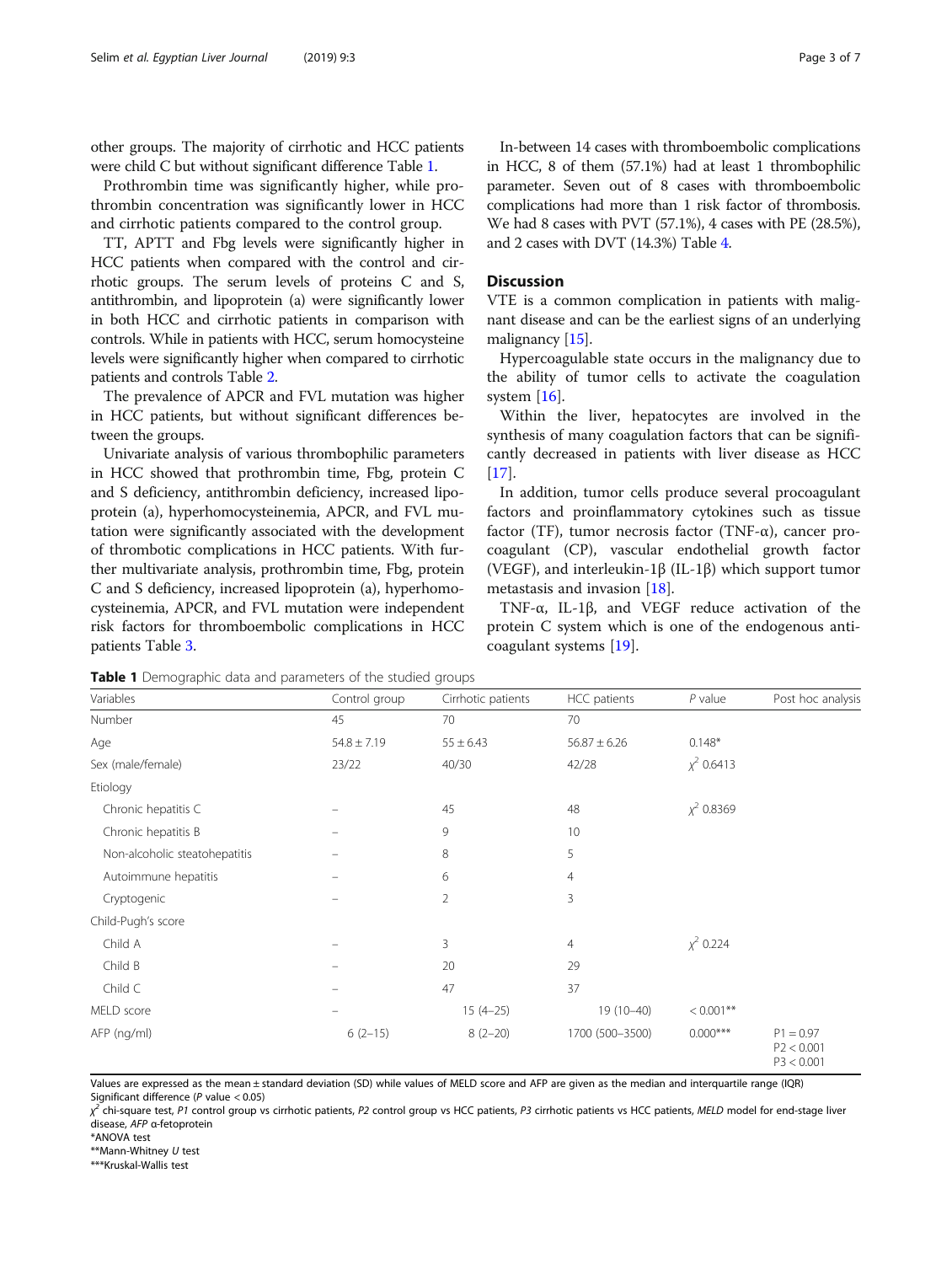| Variables                 | Control group<br>$(N = 45)$ | Cirrhotic patients<br>$(N = 70)$ | HCC patients<br>$(N = 70)$ | $P$ value    | Post hoc<br>analysis                     |
|---------------------------|-----------------------------|----------------------------------|----------------------------|--------------|------------------------------------------|
| PT(s)                     | $12.5 \pm 0.3$              | $22.3 \pm 5$                     | $20.9 \pm 4.7$             | $0.0000*$    | P1 < 0.001<br>P2 < 0.001<br>$P3 = 0.14$  |
| Prothrombin conc.%        | $88.7 \pm 3.7$              | $36.6 \pm 17.6$                  | $39.7 \pm 15$              | $0.0000*$    | P1 < 0.001<br>P2 < 0.001<br>$P3 = 0.40$  |
| TT(s)                     | $18.7 \pm 1.41$             | $19.9 \pm 1.52$                  | $33.22 \pm 13.62$          | $0.0000*$    | $P1 = 0.73$<br>P2 < 0.001<br>P3 < 0.001  |
| APT(s)                    | $25.20 \pm 3.2$             | $27.53 \pm 4.45$                 | $43.54 \pm 18.53$          | $0.0000*$    | $P1 = 0.55$<br>P2 < 0.001<br>P3 < 0.001  |
| Fbg (g/l)                 | $2(0-10)$                   | $2.5(0-15)$                      | $10(2-25)$                 | $0.0000***$  | $P1 = 0.99$<br>P2 < 0.001<br>P3 < 0.001  |
| Protein C (%)             | $99.8 \pm 26.3$             | $49.7 \pm 12.5$                  | $54.5 \pm 15.3$            | $0.0000*$    | P1 < 0.001<br>P2 < 0.001<br>$P3 = 0.24$  |
| Protein S (%)             | $85.6 \pm 20.4$             | $61.8 \pm 10.2$                  | $59.2 \pm 18.9$            | $0.0000*$    | P1 < 0.001<br>P2 < 0.001<br>$P3 = 0.62$  |
| Antithrombin activity (%) | $88.1 \pm 10.4$             | $49.7 \pm 11.5$                  | $52.5 \pm 9.7$             | $0.0000*$    | P1 < 0.001<br>P2 < 0.001<br>$P3 = 0.26$  |
| Lipoprotein (a) (mg/l)    | $20(2-40)$                  | $7(2-14)$                        | $11(2-30)$                 | $0.0000$ *** | P1 < 0.001<br>P2 < 0.001<br>$P3 = 0.074$ |
| Homocysteine (µmol/l)     | $12(5-18)$                  | $15(7-29)$                       | $26(10-45)$                | $0.0000***$  | $P1 = 0.13$<br>P2 < 0.001<br>P3 < 0.001  |
| APCR (N (%))              | $2(4.4\%)$                  | 6(8.6%)                          | 9 (12.9%)                  | 0.3          |                                          |
| FVL mutation $(N$ $(\%)$  | $1(2.2\%)$                  | 2(2.8%)                          | 4(5.7%)                    | 0.55         |                                          |

<span id="page-3-0"></span>Table 2 Comparison of different thrombophilic parameters of the studied groups

Values are expressed as the mean ± standard deviation (SD) while values of Fbg, lipoprotein (a), and homocysteine are given as the median and interquartile range (IQR)

Significant difference (P value < 0.05)

P1 control group vs cirrhotic patients, P2 control group vs HCC patients, P3 cirrhotic patients vs HCC patients, PT prothrombin time, TT thrombin time, APTT activated partial thromboplastin time, Fbg fibrinogen, APCR activated protein C resistance, FVL mutation factor V Leiden (FVL) mutation

\*ANOVA test

\*\*\*Kruskal-Wallis test

In this study, there were significantly decreased levels of proteins C and S, lipoprotein (a), and antithrombin in cirrhotic and HCC patients compared to controls. These results were expected because these proteins are synthesized in the liver, and their levels possibly decrease in patients with liver cirrhosis and HCC.

The liver is the main site for lipoprotein (a) synthesis and in chronic liver disease; the level of lipoprotein (a) decreased due to the decrease in its synthesis by damaged liver cells [[20\]](#page-5-0).

Hyperhomocysteinemia was also confirmed as a risk factor for recurrent VTE in many studies [[21\]](#page-5-0). Patients with HCC had significantly higher levels of serum homocysteine compared to cirrhotic patients and controls in our study. These results were in agreement with Samonakis et al. [\[22\]](#page-5-0).

Hyperhomocysteinemia in liver cirrhosis can be explained by impaired liver function and tissue damage that occur directly by increasing homocysteine cell leakage or indirectly by initiating cell repair [\[23\]](#page-6-0).

Fibrinogen levels in HCC patients showed significantly higher levels than the control and cirrhotic groups. High fibrinogen levels may occur in our study due to their impaired elimination by the damaged liver cells that not only change the concentration of fibrinogen, but also make it structurally and functionally abnormal [[24\]](#page-6-0). Hyperfibrinogenemia is associated with advanced HCC stage, poor prognosis and non-response to treatment [\[25](#page-6-0)].

Regarding genetic thrombotic risk factors, our study showed a high prevalence of APCR and FVL mutation in HCC patients but with no significant differences between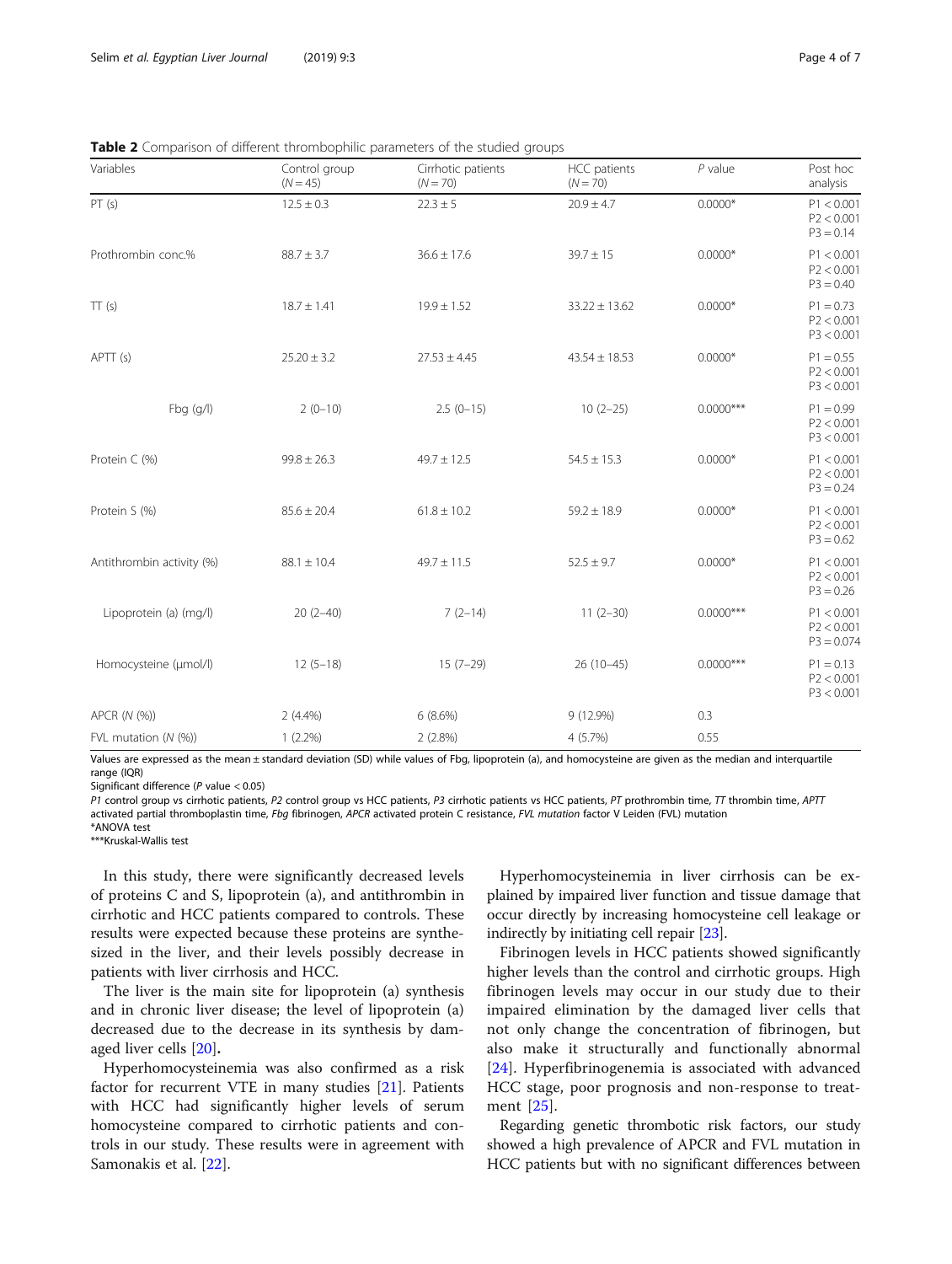| Variables                        | Univariate |                |           |            | Multivariate   |           |  |
|----------------------------------|------------|----------------|-----------|------------|----------------|-----------|--|
|                                  | <b>ORs</b> | 95% Cls        | $P$ value | <b>ORs</b> | 95% Cls        | $P$ value |  |
| PT(s)                            | 13.12      | $4.64 - 18.12$ | 0.00      | 6.78       | $2.65 - 10.89$ | 0.00      |  |
| Prothrombin conc.%               | 1.54       | $0.94 - 3.11$  | 0.18      | $\equiv$   |                |           |  |
| TT(s)                            | 1.92       | $0.63 - 3.81$  | 0.142     |            |                |           |  |
| Fbg $(q/l)$                      | 10.37      | 4.64-18.44     | 0.00      | 3.97       | $2.17 - 12.34$ | 0.00      |  |
| APTT (s)                         | 2.27       | $0.87 - 3.44$  | 0.085     | 2.33       | $0.71 - 7.75$  | 0.11      |  |
| Protein C deficiency (%)         | 11.32      | $3.45 - 18.44$ | 0.00      | 4.81       | $3.11 - 10.82$ | 0.00      |  |
| Protein S deficiency (%)         | 10.45      | $4.31 - 16.85$ | 0.00      | 4.32       | 2.98-11.42     | 0.00      |  |
| Antithrombin deficiency (%)      | 8.98       | $4.21 - 18.32$ | 0.00      | 2.71       | $0.64 - 1.74$  | 0.068     |  |
| Increased lipoprotein (a) (mg/l) | 3.88       | $3.13 - 8.69$  | < .0001   | 2.784      | $2.23 - 5.36$  | 0.01      |  |
| Hyperhomocysteinemia (µmol/l)    | 6.24       | $3.41 - 19.24$ | 0.000     | 7.06       | $2.15 - 14.6$  | 0.000     |  |
| <b>APCR</b>                      | 2.11       | $1.03 - 3.07$  | 0.03      | 2.53       | $1.12 - 4.71$  | 0.04      |  |
| FVL mutation                     | 7.76       | 3.76-17.19     | < .0001   | 6.12       | $2.25 - 15.41$ | 0.0003    |  |

<span id="page-4-0"></span>Table 3 Univariate and multivariate analysis: comparison between thrombophilic parameters in HCC patients with and without thrombotic complications

Significant difference (P value < 0.05)

ORs odds ratios, CI confidence interval, PT prothrombin time, TT thrombin time, APTT activated partial thromboplastin time, Fbq fibrinogen, APCR activated protein C resistance, FVL mutation factor V Leiden (FVL) mutation

the groups. This was in agreement with Samonakis et al. [[22\]](#page-5-0).

We found that, with univariate analysis, several factors such as prothrombin time, Fbg, protein C and S deficiency, antithrombin deficiency, increased lipoprotein

| <b>Table 4</b> Thrombophilic risk factors in HCC patients with |  |  |
|----------------------------------------------------------------|--|--|
| thrombotic complications                                       |  |  |

| No. of<br>cases | Thromboembolic complications,<br>$(N = 14 \text{ cases})$ | Thrombotic risk factors                            |
|-----------------|-----------------------------------------------------------|----------------------------------------------------|
| 1               | Portal vein thrombosis                                    | Increased lipoprotein (a),<br>hyperhomocysteinemia |
| 2               | Portal vein thrombosis                                    |                                                    |
| 3               | Portal vein thrombosis                                    | Increased lipoprotein (a),<br><b>APCR</b>          |
| 4               | Portal vein thrombosis                                    |                                                    |
| 5               | Portal vein thrombosis                                    | FVL mutation                                       |
| 6               | Portal vein thrombosis                                    |                                                    |
| 7               | Portal vein thrombosis                                    | FVL mutation, APCR,<br>hyperhomocysteinemia        |
| 8               | Portal vein thrombosis                                    |                                                    |
| 9               | Pulmonary embolism                                        |                                                    |
| 10              | Pulmonary embolism                                        | Increased lipoprotein (a),<br>hyperhomocysteinemia |
| 11              | Pulmonary embolism                                        | APCR, antithrombin<br>deficiency                   |
| 12              | Pulmonary embolism                                        |                                                    |
| 13              | Deep venous thrombosis                                    | Protein C deficiency,<br>protein S deficiency      |
| 14              | Deep venous thrombosis                                    | Prolonged PT, low Fbg                              |

APCR activated protein C resistance, FVL mutation factor V Leiden (FVL) mutation, Fbg fibrinogen, PT prothrombin time

(a), hyperhomocysteinemia, APCR, and FVL mutation were significantly associated with the development of thrombotic complications in HCC patients. While with further multivariate analysis of the potentially important thrombotic parameters identified in univariate analysis, prothrombin time, Fbg, protein C and S deficiency, increased lipoprotein (a), hyperhomocysteinemia, APCR, and FVL mutation showed independent significant association with thrombotic complications in HCC patient.

HCC carries an exclusive situation concerning cancerassociated thrombosis [[26\]](#page-6-0). We found 14 cases with thromboembolic complications, 50% of them had more than 1 risk factor of thrombosis. PVT was a frequent complication of HCC.

PVT is common in HCC and characterized by an aggressive disease progression, worse liver functions, a higher chance of complications due to portal hypertension, and in addition, poorer tolerance to treatment [[27](#page-6-0)].

Since cirrhosis and liver cell failure often precede the development of HCC, the frequency of DVT and PE in patients with cirrhosis was reported to be 0.5–1.0% [\[28](#page-6-0)]. PE and DVT are clearly a major cause of morbidity and mortality in HCC [[29\]](#page-6-0).

In our study, the etiology of venous thrombosis may be single or combined deficiencies of natural anticoagulant proteins (either acquired or genetic), and the majority of deficiencies were acquired.

Similar results were obtained by Ponziani et al. [[30](#page-6-0)] and DeLeve et al. [\[31\]](#page-6-0). They suggested that patients with PVT commonly have acquired cause of anticoagulant protein deficiencies not hereditary genetic defects.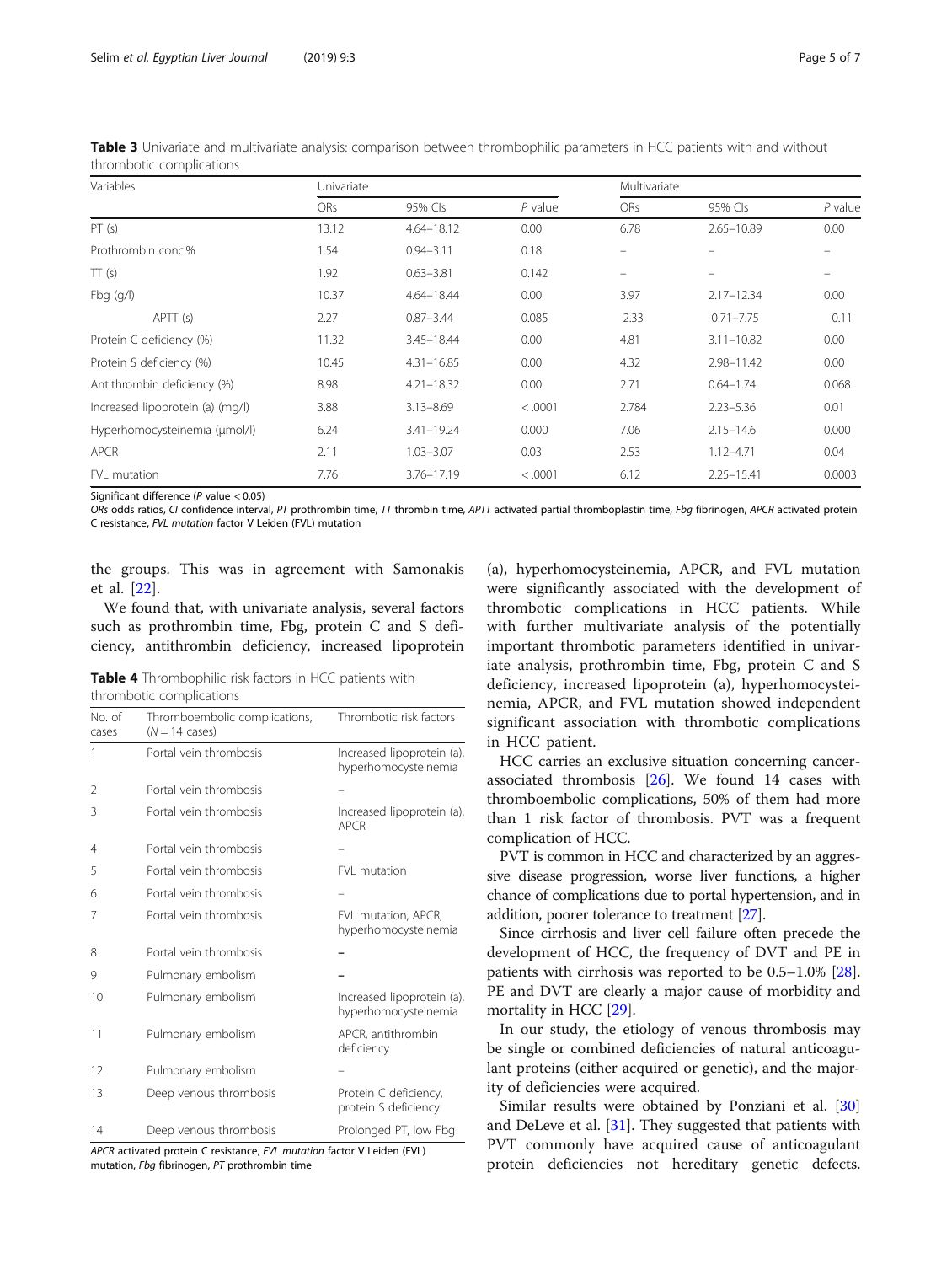<span id="page-5-0"></span>However, a minority of PVT patients might have a hereditary anticoagulant protein deficiency [[32](#page-6-0)].

The most important thrombotic risk factors in our HCC patients were hyperhomocysteinemia, increased lipoprotein (a), and APCR.

Therefore, we can suggest that thromboembolic complications in HCC are multifactorial, not only acquired but also genetic disorders.

There were some limitations to our study. First, all patients with HCC were included, irrespective of the etiology. Second, our sample size was relatively small, while larger studies were needed. Third, the rate of VTE might be underestimated if it occurs later.

The validity of our study depends on many issues. We excluded alcoholics and smokers as they are considered risk factors of VTE. In addition, cases with portal vein invasion by tumors were confirmed and excluded. We studied acquired coagulation parameters in addition to some genetic thrombotic risk factors.

## Conclusion

In conclusion, thrombophilic abnormalities are prevalent in HCC patients, and they could be associated with different thromboembolic complications. The most important hypercoagulable risk factors in our HCC patients were hyperhomocysteinemia, increased lipoprotein (a), and APCR.

#### Abbreviations

APCR: Activated protein C resistance; APTT: Activated partial thromboplastin time; CP: Cancer procoagulant; CT: Computerized tomography; DVT: Deep venous thrombosis; Fbg: Fibrinogen; FVL: Factor V Leiden; HCC: Hepatocellular carcinoma; IL-1β: Interleukin-1β; IRB: Institutional Review Board; PE: Pulmonary embolism; PT: Prothrombin time; PVT: Portal vein thrombosis; TF: Tissue factor; TNF-α: Tumor necrosis factor-alpha; TT: Thrombin time; VEGF: Vascular endothelial growth factor; VTE: Venous thromboembolism

#### Acknowledgements

The authors would like to acknowledge all the staff in the Faculty of Medicine, Zagazig University, for their assistance in conducting this study.

#### Authors' contributions

FO planned the original idea of the work. TM helped in the interpretation of the results, data collection, and in the drafting of the manuscript. TA carried out the preparation and experimental work. All authors read and approved the final manuscript.

#### Funding

The authors did not receive any funding from any person or organization or society.

## Availability of data and materials

All data produced or analyzed during this study are included in this article.

#### Ethics approval and consent to participate

Approvals for performing the study were obtained from Internal Medicine, Tropical Medicine, and Clinical Pathology Departments, Zagazig University Hospitals, after taking Institutional Review Board (IRB) approval. Written informed consent was taken from the patients or their relatives if patients were severely ill to participate in this study.

#### Consent for publication

Provided with the submission of the article.

#### Competing interests

The authors declare that they have no competing interests.

## Received: 10 July 2019 Accepted: 20 August 2019 Published online: 25 October 2019

#### References

- 1. Njei B, Rotman Y, Ditah I, Lim JK (2015) Emerging trends in hepatocellular carcinoma incidence and mortality. Hepatology 61:191–199
- 2. European Association For The Study Of The Liver (2012) EASL–EORTC clinical practice guidelines: management of hepatocellular carcinoma. J Hepatol 56:908–943
- 3. Shu YJ, Weng H, Bao RF, Wu XS, Ding Q, Cao Y et al (2014) Clinical and prognostic significance of preoperative plasma hyperfibrinogenemia in gallbladder cancer patients following surgical resection: a retrospective and in vitro study. BMC Cancer 14:566
- 4. Wang XP, Mao MJ, He ZL, Zhang L, Chi PD, Su JR, Dai SQ, Liu WL (2017) A retrospective discussion of the prognostic value of combining prothrombin time (PT) and fibrinogen (Fbg) in patients with hepatocellular carcinoma. J Cancer 8:2079
- 5. Søgaard KK, Horváth-Puhó E, Grønbæk H, Jepsen P, Vilstrup H, Sørensen HT (2009) Risk of venous thromboembolism in patients with liver disease: a nationwide population-based case–control study. Am J Gastroenterol 104:96
- 6. Jiang JF, Lao YC, Yuan BH, Yin J, Liu X, Chen L, Zhong JH (2017) Treatment of hepatocellular carcinoma with portal vein tumor thrombus: advances and challenges. Oncotarget 8:33911
- 7. Freitas F (2015) What's new about sample quality in routine coagulation testing? Bioanálise 11:5–7
- 8. Gatt A, Makris M (2007) Hyperhomocysteinemia and venous thrombosis. Semin Hematol 44:70–76
- 9. Korte W (2018) Thrombosis and bleeding in cancer patients. In: The MASCC textbook of cancer supportive care and survivorship. Springer, Cham, pp 303–318
- 10. Zhou H, Xuan J, Lin X, Guo Y (2018) Recurrent esophagogastric variceal bleeding due to portal vein thrombosis caused by protein S deficiency. Endoscopy International Open 6:E1283–E1288
- 11. Saugel B, Lee M, Feichtinger S, Hapfelmeier A, Schmid RM, Siveke JT (2015) Thrombophilic factor analysis in cirrhotic patients with portal vein thrombosis. J Thromb Thrombolysis 40:54–60
- 12. Ohe M, Mutsuki T, Goya T, Yamashita S, Satoh T, Kohjima M, Kato M (2016) Portal vein thrombosis repeatedly observed in a cirrhotic patient with antiphospholipid antibody syndrome. Fukuoka Igaku Zasshi 107:185–190
- 13. Dupras D, Bluhm J, Felty C, Hansen C, Johnson T, Lim K et al (2013) Venous thromboembolism diagnosis and treatment. Institute for Clinical Systems Improvement
- 14. Piscaglia F, Gianstefani A, Ravaioli M, Golfieri R, Cappelli A, Giampalma E et al (2010) Criteria for diagnosing benign portal vein thrombosis in the assessment of patients with cirrhosis and hepatocellular carcinoma for liver transplantation. Liver Transpl 16:658–667
- 15. Elyamany G, Alzahrani AM, Bukhary E. Cancer-associated thrombosis: an overview. Clinical Medicine Insights: Oncology 2014; 8: CMO-S18991
- 16. Falanga A, Panova-Noeva M, Russo L (2009) Procoagulant mechanisms in tumour cells. Best Practice and Research Clinical haematology 22:49–60
- 17. Tripodi A, Mannucci PM (2011) The coagulopathy of chronic liver disease. N Engl J Med 365:147–156
- 18. Rak J, Milsom C, May L, Klement P, Yu J (2006) Tissue factor in cancer and angiogenesis: the molecular link between genetic tumor progression, tumor neovascularization, and cancer coagulopathy. Semin Thromb Hemost 32:54–70
- 19. Mackman N (2006) Role of tissue factor in hemostasis and thrombosis. Blood Cell Mol Dis 36:104–107
- 20. Jiang J, Zhang X, Wu C, Qin X, Luo G, Deng H et al (2008) Increased plasma apoM levels in the patients suffered from hepatocellular carcinoma and other chronic liver diseases. Lipids Health Dis 7:25
- 21. Hirmerová J (2013) Homocysteine and venous thromboembolism—is there any link? Cor et Vasa 55:e248–e258
- 22. Samonakis DN, Koutroubakis IE, Sfiridaki A, Malliaraki N, Antoniou P, Romanos J, Kouroumalis EA (2004) Hypercoagulable states in patients with hepatocellular carcinoma. Dig Dis Sci 49:854–858